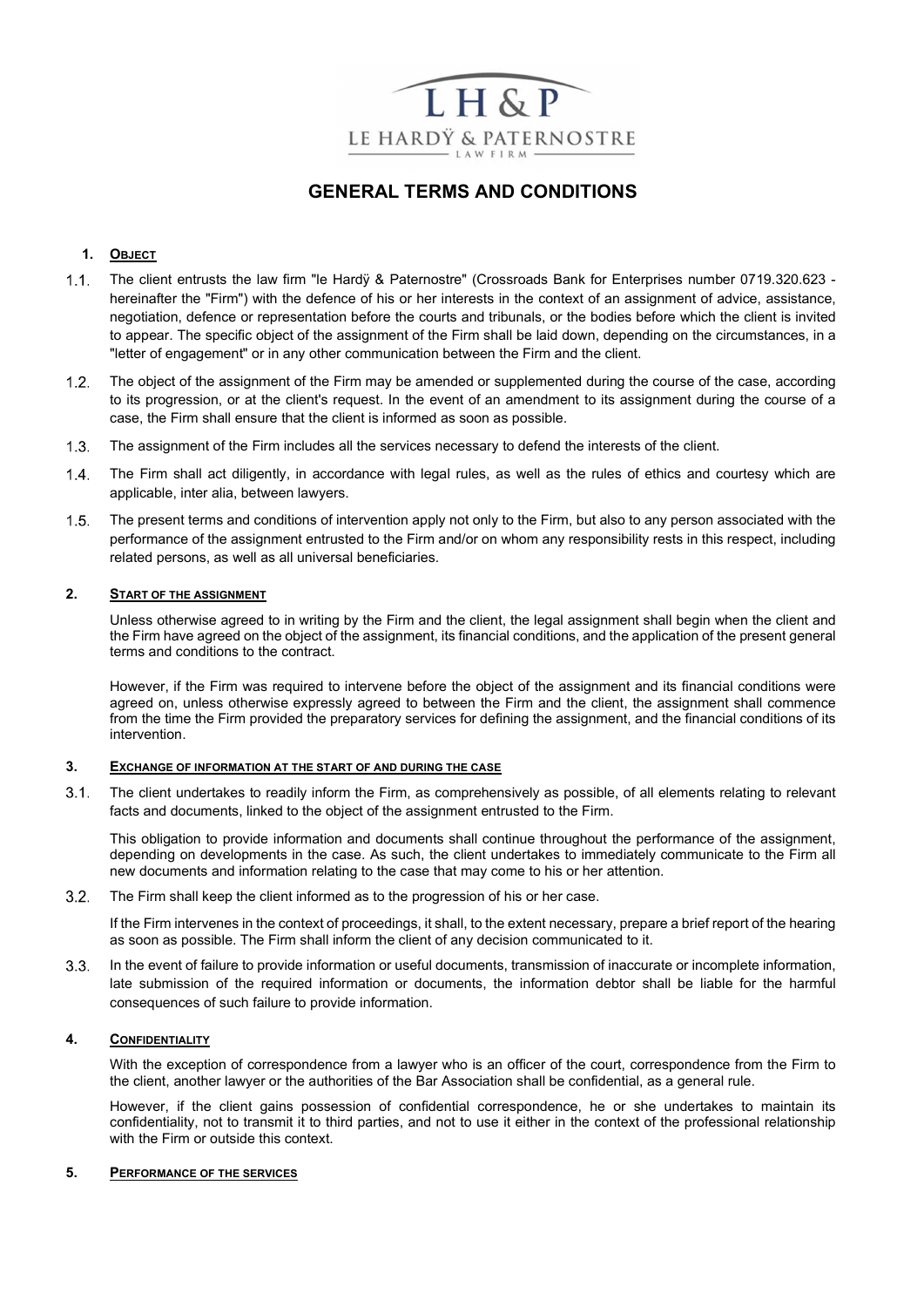- The entrusted services are exclusively accepted and performed by the Firm, even when the client expressly or tacitly entrusts the services to a partner of the Firm, either directly or through an associate. As such, the Firm is solely and exclusively responsible for the services provided by the lawyers employed with it, and its staff.
- The Firm shall freely decide on the allocation of the various services to the lawyer of its choice within the Firm, or the replacement of one lawyer by another, without the client being able to object.

## 6. INTELLECTUAL PROPERTY

The notices, opinions, writings, etc., originating from the Firm are protected by intellectual property rights and may only be used or reproduced with the express, prior and written consent of the Firm.

## 7. USE OF THIRD PARTIES

- The Firm is entitled to call upon other lawyers, under its own responsibility, to carry out specific tasks related to its assignment.
- The client agrees that the Firm may choose the court bailiff or translator whom it shall solicit in the course of its assignment.
- As regards the use of other third parties, such as specialist lawyers, notaries, experts, technical consultants or accountants, the choice of the third party shall be made by the Firm after consultation with the client.
- The client undertakes to immediately pay all invoices sent to him or her for the payment of fees and expenses of third parties which the Firm has solicited.

## 8. FEES AND COSTS

At the start of its assignment, the Firm shall clearly inform the client regarding its method of calculating fees and any costs. If disbursements are likely to be incurred in addition to the fees and costs (bailiffs' fees, experts' fees, translation fees, registry fees, etc.), the Firm shall inform the client.

### 9. INVOICING TERMS

- Unless otherwise agreed, at the start of the assignment and during its progression, the Firm shall request the client to pay a provision to cover fees, costs and disbursements.
- Unless specifically arranged otherwise with the client, the Firm shall request fees according to the progress of the case, for the services performed as well as the reimbursement of incurred costs and disbursements. Provision previously made shall be deducted from the due amount. The statement of fees, costs and disbursements may include an additional provision for subsequent services and costs.
- The Firm shall conclude its intervention by sending the client its statement of fees, costs and disbursements which remain payable. At the client's request, the Firm shall draw up a statement of all fees, costs and disbursements that have been charged in relation to the concluded case.

### 10. PAYMENT TERMS

- Unless otherwise specified on the request for a provision, or the statement of fees, costs and disbursements, the requests for a provision and statements of fees, costs and disbursements made by the Firm are payable within the 10 days as from the reception of the invoice, without a discount.
- 10.2. Provisions and statements of fees and costs and disbursements are payable to the Firm at the address indicated on the invoice.
- All sums charged to the client which remain unpaid 15 days after the due date as set out in point 8.1 above, shall be increased ipso iure and without prior formal notice of default incur (i) annual interest at the applicable rate of 12% and (ii) a one-off charge of ten percent (10%), with a minimum of 100 EUR, as fixed compensation.
- If the Firm and the client have agreed that an amount charged to the client will be payable in instalments, failure to meet a due date on the part of the client shall definitively and irrevocably result in forfeiture of the benefit of the terms and conditions, and the payment of all amounts remaining due.

## 11. THIRD-PARTY PAYER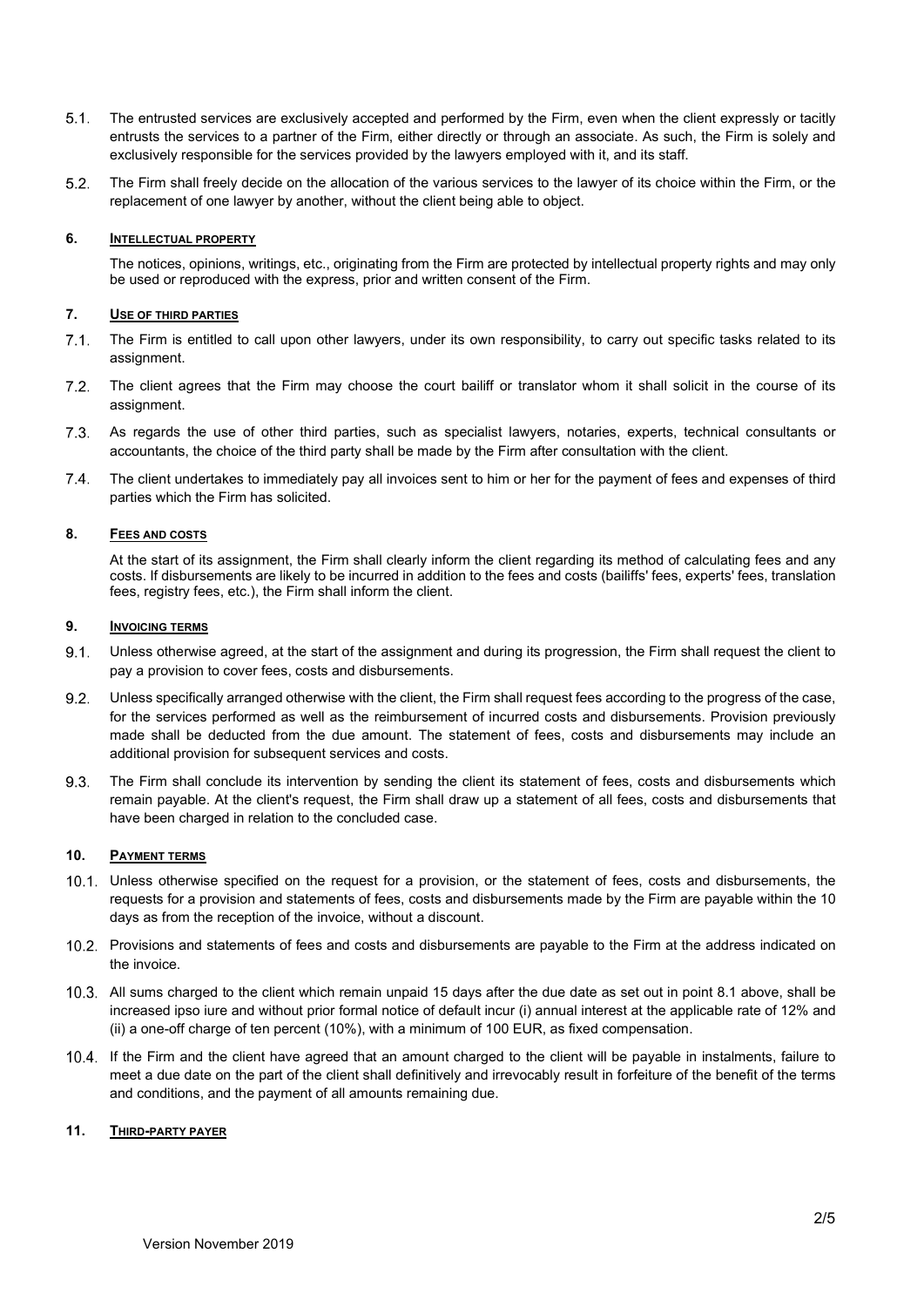If the client can benefit from the total or partial intervention of a third-party payer (legal insurance, etc.), he or she shall immediately notify the Firm and communicate to it the precise details of this third-party payer as soon as possible, as well as the conditions of their intervention (in particular the ceiling of intervention).

In such cases, the Firm and the client shall determine which of them will contact the third-party payer to provide the necessary information, so that the latter can assess the extent to which they need to intervene. Unless otherwise expressly agreed to in writing, the client is responsible for transmitting this information to the third-party payer. If the Firm is responsible for contacting the third-party payer, it shall do so within the limits of the professional secrecy to which it is bound.

- 11.2. The invoices of the Firm shall be drawn up in the name of the client and transmitted to the third-party payer.
- 11.3. At any event, the client shall be personally liable for the payment of the fees, costs and disbursements of the Firm, without prejudice to the right of the client to terminate the assignment of the Firm at any time. The client is required to pay fees, costs and disbursements in the event of refusal or default on the part of the third-party payer, or in the event that the ceiling of intervention of this third-party payer is exceeded.

## 12. DEFENCE OF NON-PERFORMANCE

- If a sum charged to the client remains unpaid, or if the Firm does not receive information which is valuable for the management of the case, or if it does not receive the instructions it has requested, the Firm shall be entitled, on condition of written notification, to suspend or interrupt any service. If the client's omission persists, despite a reminder, the Firm may terminate its intervention.
- Where applicable, the Firm shall draw the client's attention to the possible implications of the termination of its intervention (e.g. current time scale). The Firm cannot be held liable for such termination.
- The fees, costs and disbursements remain payable to the Firm until the suspension, interruption or termination of its assignment.

## 13. DEDUCTION OF FEES FROM THIRD-PARTY FUNDS

13.1. The Firm is authorised to deduct from the sums it collects on behalf of the client any amount owed to it in the form of provision, fees, costs and disbursements relating to the case in question, or any other case of the client which it is handling.

The Firm shall immediately inform the client of this deduction in writing, appending to such notification a copy of the request(s) for provisions, statements of fees, costs and disbursements which justify this deduction.

 Unless expressly agreed to in writing beforehand by the client, the Firm shall not make deductions from the sums collected on behalf of the client if they relate to maintenance allowances or other unseizable sums.

## 14. PREVENTION OF MONEY LAUNDERING AND TERRORIST FINANCING

- The Firm complies with its legal obligations in terms of identifying the client or their mandator. The latter undertakes to readily provide all documents enabling identification and authorises the Firm to take copies thereof. The obligations of the Firm and the client ensue from laws and regulations, and in particular the provisions of the Law of 19 September 2017 on the prevention of money laundering and terrorist financing. The information that must be requested from the client by the Firm varies according to whether the former is a natural person, a legal entity, or an authorised representative. The client shall readily inform the Firm as rapidly as possible regarding any modification and shall provide it with proof thereof.
- If the nature of the case (assistance to the client in preparing or carrying out transactions such as the acquisition or disposal of buildings or commercial businesses; managing securities funds or other assets belonging to the client or their mandator; opening or managing bank accounts, savings accounts or portfolios; organising contributions necessary for the incorporation, management or direction of companies; the incorporation, management or direction of trusts, companies or similar structures or interventions in the name and on behalf of the client in all financial and real estate transactions) or if the specific situations provided for in the Law of 19 September 2017 (country of origin, difficulties of identification, unusual relationship between the client and the Firm, or the nature of the transactions, public personality or similar) impose on the Firm an obligation of enhanced vigilance, the client undertakes to answer any question of the Firm which enables the latter to comply with its legal obligations in the fight against money laundering and terrorist financing.
- If the Firm assists the client in his or her legal defence, or if it carries out an assessment of his or her legal situation, the Firm is required to strictly respect professional secrecy.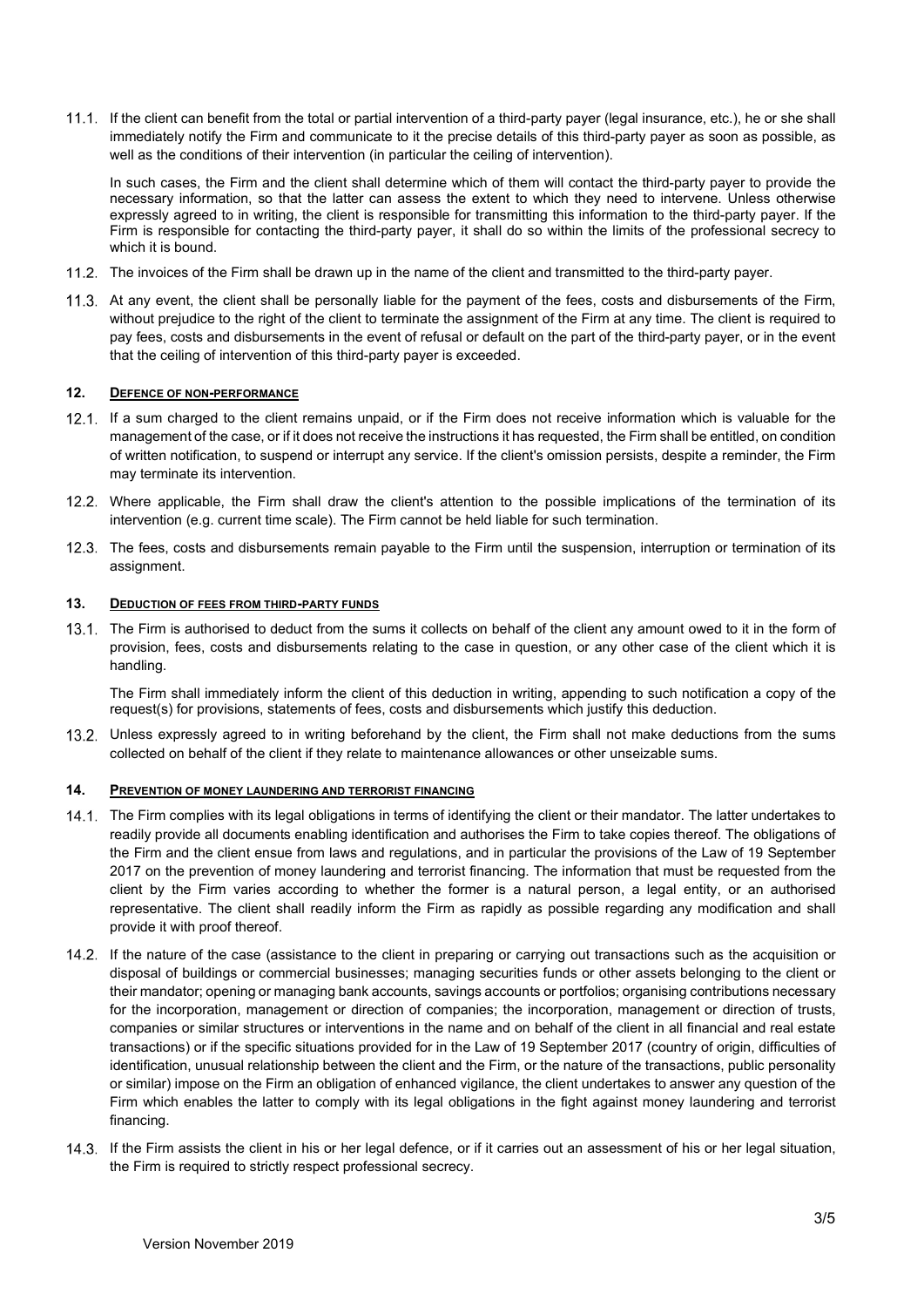It is specified that the law requires the Firm to inform the Head of the Bar as soon as it ascertains, outside its assignment of legal defence or consultation relating to the analysis of the legal situation of the client, of facts which it suspects are related to money laundering or terrorist financing. Where appropriate, the Head of the Bar shall transmit the notification of suspicions to the Financial Intelligence Processing Unit (CTIF).

## 15. LIMITATION OF LIABILITY

- If, during the course of performing the assignment specified in the letter of engagement, or in any other communication between the Firm and the client, the Firm commits an error which causes damage to the client, the obligation of the Firm to rectify such damage shall be limited, by express agreement between the client and the Firm, to the ceiling of intervention of professional liability insurance for each of the lawyers active within the Firm, i.e. €1,250,000 per claim. If, for whatever reason, this insurance is not applicable, the liability of the Firm shall be limited to the total fees incurred by the case, without exceeding €50,000.
- 15.2. In all cases, the right to compensation shall lapse if the demand for compensation has not been notified in writing to the Firm within the year following the identification of an event or situation which gives rise, or could give rise, to the liability of the Firm and, in any event, within the year following the conclusion of the case.
- The client shall safeguard the Firm and the lawyers working at the Firm or on its behalf against any claim by a third party resulting from the performance by the Firm of an assignment on behalf of the client.

## 16. END OF CONTRACT

16.1. The client may terminate the assignment of the Firm at any time, by notifying it in writing.

However, if the assignment of the Firm falls under the context of a subscription, a public contract, a private contract or a regular succession of cases, the Firm may negotiate a notice period or compensatory indemnity with the client.

At the client's first request, the Firm shall make the case documents available to the client or to the lawyer designated by the client.

16.2. The Firm may also terminate the contract at any time, by notifying the client in writing.

If circumstances so require, the Firm shall take into account a reasonable period of time for the client to organise his or her defence.

#### 17. STORAGE OF RECORDS

- 17.1. The Firm shall electronically store the records of the case entrusted by the client for a period of five years, from the date on which:
	- The client terminated the intervention of the Firm;
	- The Firm terminated its intervention;
	- The case is concluded by the completion of the assignment entrusted to the Firm;

Such storage pertains to correspondence and the main documents of the proceedings, as well as substantive documents that have been entrusted in their original copies to the Firm, without prejudice to the right of the Firm to return these documents to the client.

17.2. Upon expiry of the 5-year period, the Firm may destroy all the case documents, without exception.

As such, it is up to the client, if he or she so wishes, to request the Firm to return all case documents before the expiry of the 5-year period. The documents shall be returned at the premises of the Firm.

If the client requests that the case documents are sent, this shall be done at the client's expense. The Firm may require prior payment of costs before returning the documents to the client.

If payment of the costs of returning the documents is not made within one month of the request for payment of the costs, the customer shall be deemed to have waived the return of the documents.

## 18. INVALIDITY

The invalidity of one of the clauses or part of a clause of these general terms and conditions does not affect the validity of the other clauses.

#### 19. APPLICABLE LAW – CONCILIATION – COMPETENT JURISDICTION

- 19.1. Belgian law applies to contractual relations between the Firm and the client.
- In the event of a dispute between the Firm and the client, the parties shall attempt to resolve it either via conciliation, or via the Ombudsman of the Bar if the client is a consumer. Furthermore, in the event of a dispute with the Firm, the